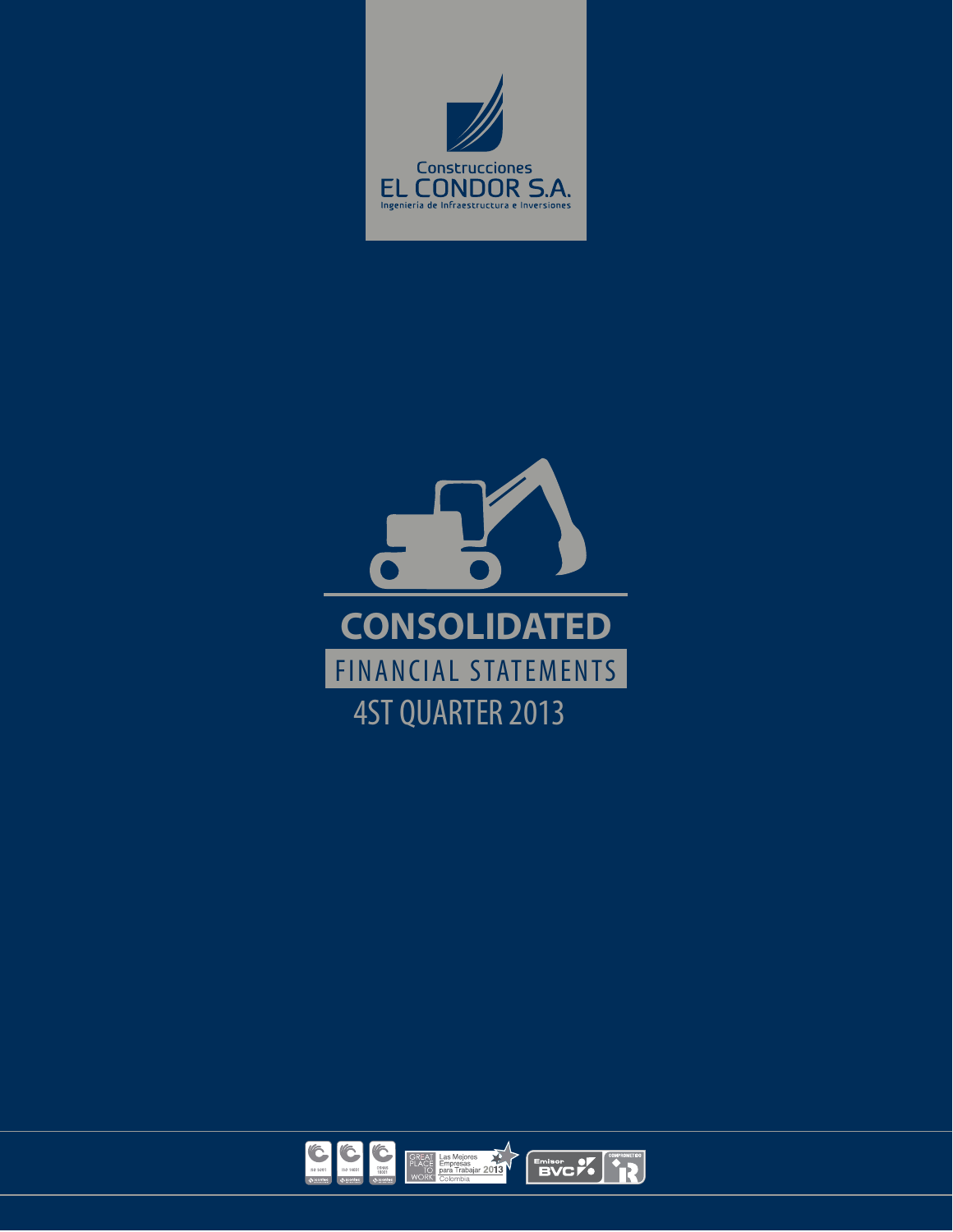## Consolidated Balance Sheet

(Figures in thousands of Colombian Pesos) At December 31, 2013 - 2012

|                                             |               | $n$ , becamped 31, 2013 |
|---------------------------------------------|---------------|-------------------------|
| <b>ASSET</b>                                | 2013          | 2012                    |
| <b>CURRENT ASSET</b>                        |               |                         |
| Available                                   | 10.353.384    | 8.530.547               |
| <b>Temporary Investments</b>                | 35.759.453    | 9.939.465               |
| <b>Accounts Receivable</b>                  | 172.543.505   | 175.447.807             |
| Intangibles                                 | 17.040        | 293.075                 |
| <b>Other Assets</b>                         | 5.727.721     | 10.396.323              |
|                                             | 24.888.495    | 26.324.064              |
| Inventaries<br><b>TOTAL CURRENT ASSET</b>   |               |                         |
|                                             | 249.289.598   | 230.931.281             |
| <b>NON-CURRENT ASSET</b>                    |               |                         |
| Investments                                 | 98.835.282    | 86.539.194              |
| <b>Accounts Receivable</b>                  | 143.641.973   | 105.658.200             |
| Intangibles                                 | 47.209.921    | 45.810.326              |
| <b>Other Assets</b>                         | 95.916        | 262.185                 |
| Property, Plant and Equipment               | 36.645.315    | 43.030.551              |
| Appreciations                               | 282.060.284   | 292.630.311             |
| <b>TOTAL NON-CURRENT ASSET</b>              | 608.488.691   | 573.930.767             |
| <b>TOTAL ASSETS</b>                         | 857.778.289   | 804.862.048             |
| Liabilities and Shareholders Equity         | 1.072.700.010 | 918.081.738             |
| <b>Memorandum Accounts</b>                  | 221.330.767   | 189.280.799             |
| <b>LIABILITY</b>                            |               |                         |
| <b>CURRENT LIABILITY</b>                    |               |                         |
| <b>Financial Obligations</b>                | 11.081.163    | 11.081.163              |
| <b>Commercial Financing Companies</b>       | 11.904.644    | 11.904.644              |
| Suppliers                                   | 5.025.814     | 5.025.814               |
| <b>Accounts Payable</b>                     | 51.187.742    | 51.187.742              |
| Taxes, Liens and Encumbrances               | 2.288.134     | 2.288.134               |
| <b>Labor Obligations</b>                    | 2.085.852     | 2.085.852               |
| <b>Estimated Liabilities and Provisions</b> | 21.928.981    | 21.928.981              |
| Advances and Prepayments Received           | 13.186.516    | 13.186.516              |
| Income Received in Advance                  | $\mathbf{0}$  | $\mathbf{0}$            |
| <b>TOTAL CURRENT LIABILITY</b>              | 118.688.846   | 118.688.846             |
| <b>NON-CURRENT LIABILITY</b>                |               |                         |
| <b>Financial Obligations</b>                | 29.450.590    | 21.831.150              |
| <b>Commercial Financing Companies</b>       | 8.681.420     | 19.076.621              |
| <b>Accounts Payable</b>                     | 12.958.463    | 13.046.641              |
| Taxes, Liens and Encumbrances               | 0             | 1.510.960               |
| Advances and Prepayments Received           | 35.373.436    | 235.482                 |
| TOTAL NON-CURRENT LIABILITY                 | 86.463.909    | 55.700.854              |
| <b>TOTAL LIABILITY</b>                      | 205.152.755   | 183.835.096             |
| <b>MINORITY INTEREST</b>                    | 255.491       | 251.530                 |
| <b>EQUITY</b>                               |               |                         |
| <b>Subscribed and Paid Capital</b>          | 15.701.606    | 15.701.606              |
| Reserves                                    | 137.080.759   | 119.344.410             |
| <b>Premium from Share Placement</b>         | 159.711.695   | 159.711.695             |
| <b>Equity Appreciation</b>                  | 2.011.937     | 2.011.937               |
| <b>Results of Reporting Period</b>          | 55.803.762    | 31.750.875              |
| <b>Equity of Consortiums</b>                | $\mathbf{0}$  | (375.413)               |
| <b>Surplus from Asset Revaluation</b>       | 282.060.284   | 292.630.312             |
| <b>TOTAL EQUITY</b>                         | 652.370.043   | 620.775.422             |
| <b>TOTAL LIABILITY AND EQUITY</b>           | 857.778.289   | 804.862.048             |
|                                             |               |                         |
| Liabilities and Shareholders Equity         | 221.330.767   | 189.280.799             |
| <b>Memorandum Accounts</b>                  | 1.072.700.010 | 918.081.738             |

ANA MARÍA JAILLIER CORREA Legal Representative Colombian I.D. Card No. 42.895.563

ANA ISABEL GONZÁLEZ VAHOS Certified Public Accountant Professional Card 47345-T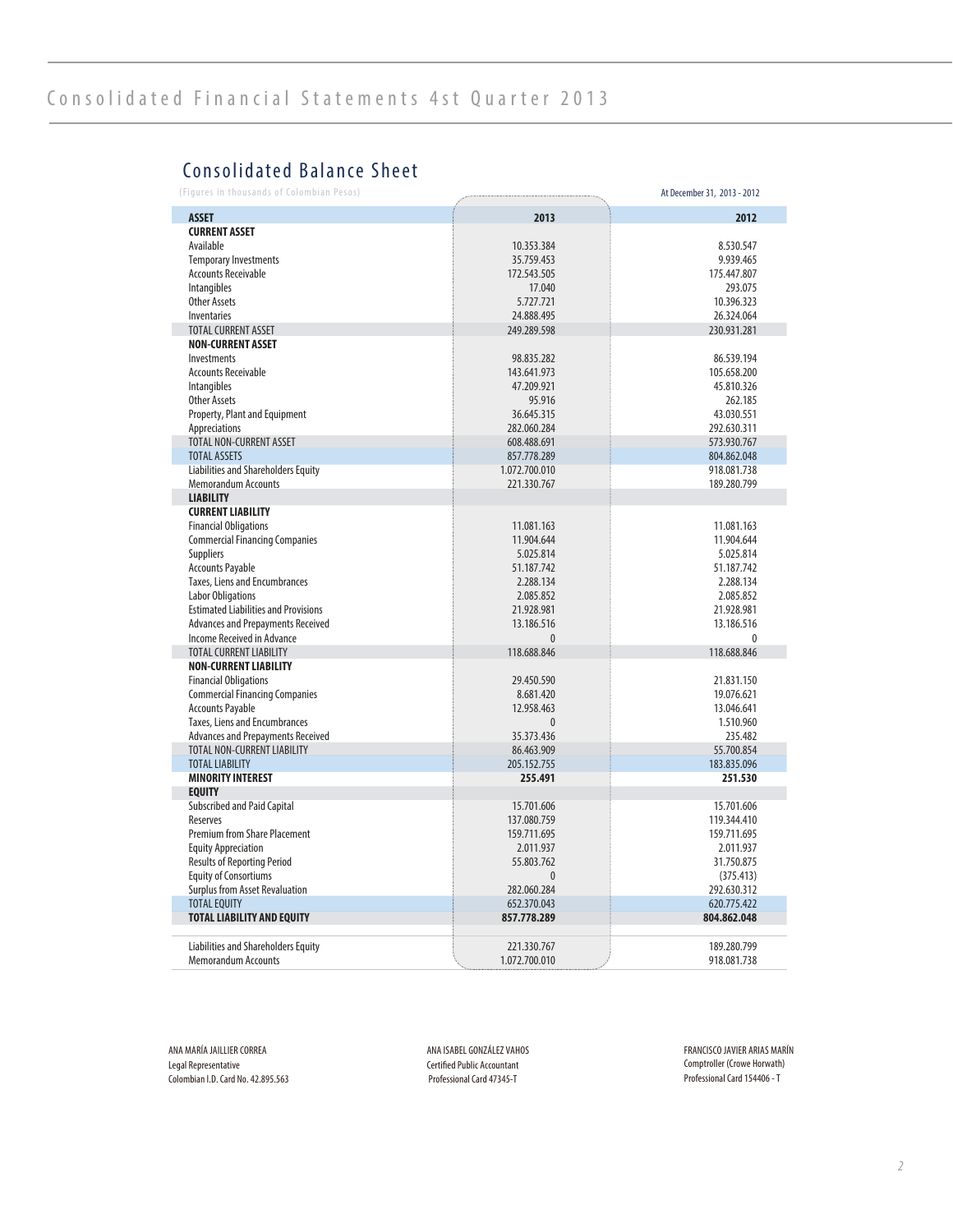

### Profit and loss Statement

(Figures in thousands of Colombian Pesos) At December 31, 2013 - 2012

|                                            | 2013          | 2012          |
|--------------------------------------------|---------------|---------------|
| <b>Operating Revenues</b>                  | 306.866.993   | 264.981.218   |
| <b>Operating Costs</b>                     | (246.875.463) | (230.679.090) |
| <b>GROSS PROFIT</b>                        | 59.991.530    | 34.302.128    |
| <b>Administration Expenses</b>             | (15.857.627)  | (12.815.543)  |
| OPFRATING PROFIT                           | 44.133.903    | 21.486.585    |
| Other Revenues and Expenses                |               |               |
| <b>Other Revenues</b>                      | 37.515.711    | 31.869.405    |
| Other Expenses                             | (2.819.167)   | (6.144.055)   |
| <b>Total Other Revenues and Expenses</b>   | 34.696.544    | 25.725.350    |
|                                            |               | 47.211.935    |
| <b>PROFIT BEFORE INTERESTS &amp; TAXES</b> | 78.830.447    |               |
| Net Financial                              |               |               |
| <b>Financial Revenues</b>                  | 2.606.524     | 9.160.471     |
| <b>Financial Expenses</b>                  | (6.621.919)   | (16.239.942)  |
| <b>Total Net Financial</b>                 | (4.015.395)   | (7.079.471)   |
|                                            |               |               |
| <b>PROFIT BEFORE TAXES</b>                 | 74.815.052    | 40.132.464    |
| <b>Tax Provision</b>                       | (19.007.329)  | (8.372.003)   |
| PROFIT BEFORE MINORITY INTEREST            | 55.807.723    | 31.760.461    |
| <b>MINORITY INTEREST</b>                   | (3.962)       | (9.586)       |
| <b>NET PROFIT</b>                          | 55.803.762    | 31.750.875    |
|                                            |               |               |

ANA MARÍA JAILLIER CORREA Legal Representative Colombian I.D. Card No. 42.895.563

ANA ISABEL GONZÁLEZ VAHOS Certified Public Accountant Professional Card 47345-T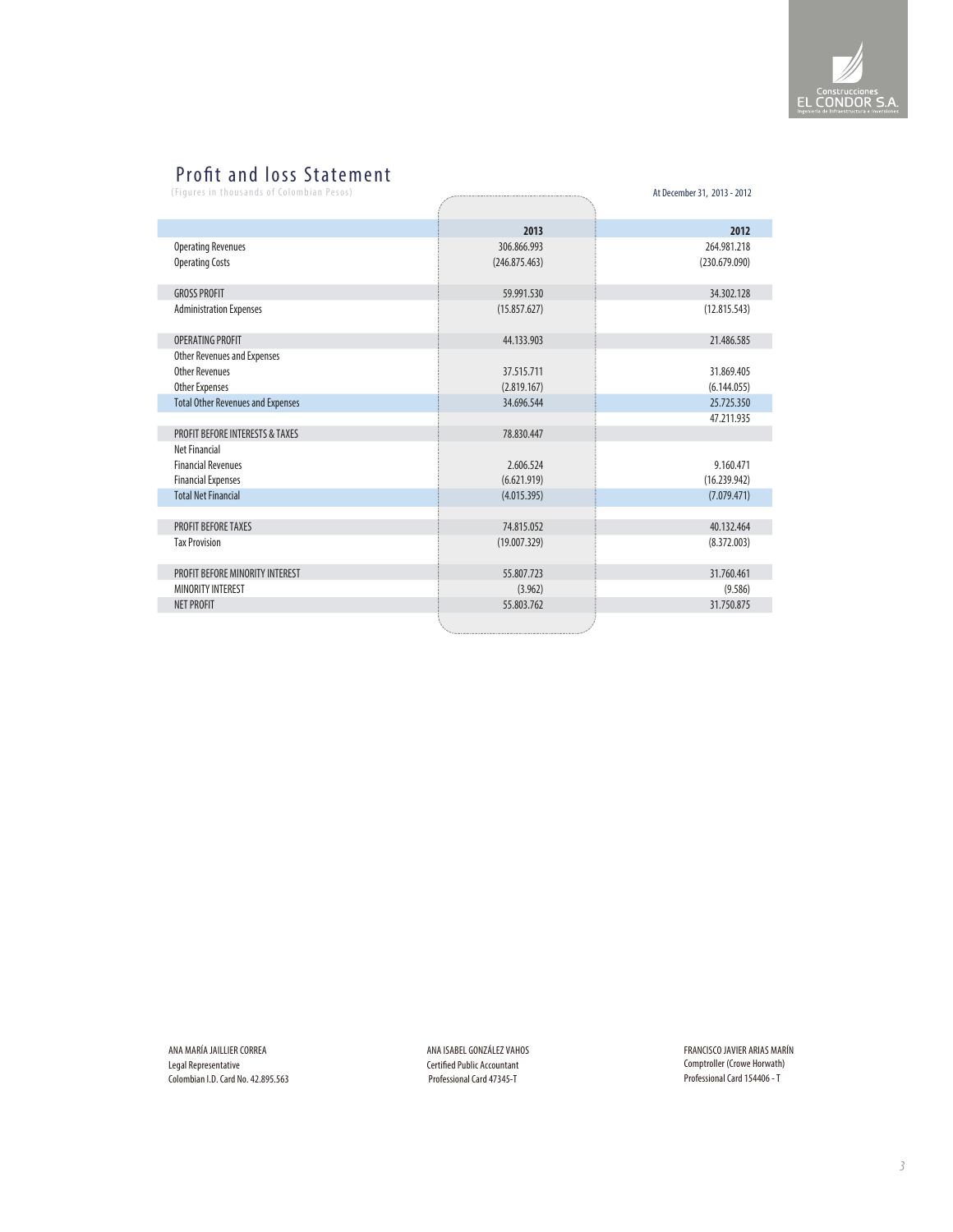### Consolidated cash flow statement

| (Figures in thousands of Colombian Pesos)                                          |                          | At December 31, 2013 - 2012 |
|------------------------------------------------------------------------------------|--------------------------|-----------------------------|
|                                                                                    | 2013                     | 2012                        |
| <b>Activities in Operation</b>                                                     |                          |                             |
| Profit of the period                                                               | 55.803.762               | 31.750.875                  |
| Items that do not affect cash:                                                     |                          |                             |
| Plus depreciation of the period                                                    | 17.434.354               | 17.478.534                  |
| Plus amortizations                                                                 | 3.310.117                | 5.129.502                   |
| Plus provision for accounts receivable                                             | 479.809                  | 135.284                     |
| Plus recovery provision for income                                                 | (328.384)                | 0                           |
| Plus provision for intangibles                                                     | 74.000                   | $\mathbf{0}$                |
| Plus provision for investments<br>Minus recovery provision for accounts receivable | 15.000                   | 0<br>$\mathbf{0}$           |
| Minus profit from sale of property, plant and equipment                            | (182.161)                | (269.305)                   |
| Minus recovery provision for ICA                                                   | (1.144.005)<br>(124.005) | (219.229)                   |
| Minus recovery provision for contingencies                                         | 370.000                  | (222.000)                   |
| Minus recovery provisio for inventories                                            | $\mathbf{0}$             | (145.845)                   |
| Minus dividends in shares                                                          | (10.845.132)             | 0                           |
| Minus revenues from transfer of mining rights                                      | (5.439.000)              | $\mathbf{0}$                |
| Minus recovery provision for costs                                                 | (6.980)                  | 0                           |
| Minus recovery from reimbursement of costs and expenses                            | (276.837)                | (420.311)                   |
| Minus revenue from participation method                                            | (73.717)                 | 114.169                     |
| Plus provision for income tax                                                      | 19.060.379               | (8.372.003)                 |
| <b>Cash Generation in Operation</b>                                                | 78.127.200               | 44.959.671                  |
| Change in Operating items:                                                         |                          |                             |
| Plus increase in liabilities and decrease in operating assets                      | 45.994.051               | 7.979.994                   |
| Decrease in inventories                                                            | 1.435.569                | 0                           |
| Decrease in deferred                                                               | 1.524.755                | 0                           |
| Decrease in rights - intangibles                                                   | 202.035                  | 0                           |
| Increase in suppliers                                                              | 2.484.045                | 0                           |
| Increase in labor obligations                                                      | 501.143                  | 0                           |
| Increase in taxes paid                                                             | $\mathbf{0}$             | 6.601.825                   |
| Increase in estimated liabilities                                                  | 11.116.676               | 1.378.169                   |
| Increase in advanced payments and prepayments received                             | 28.729.828               | 0                           |
| Minus increase in assets and decrease in operating liabilities                     | 60.254.843               | 147.354.015                 |
| Increase in accounts receivables                                                   | 35.377.118               | 119.095.740                 |
| Increase in inventories                                                            | $\mathbf{0}$             | 13.088.867                  |
| Increase in deferreds                                                              | $\mathbf{0}$             | 784.380                     |
| Increase in rights - intangibles                                                   | $\mathbf{0}$             | 28.195                      |
| Decrease in suppliers                                                              | 0                        | 1.983.812                   |
| Decrease in accounts payable<br>Decrease, net payment of tax                       | 4.403.835<br>20.473.890  | 3.444.733<br>0              |
| Decrease in labor obligations                                                      | $\mathbf{0}$             | 99.478                      |
| Decrease in advanced payments and prepayments received                             | $\mathbf{0}$             | 8.828.810                   |
| Provision of Net Cash for Operation Activities                                     | 63.866.408               | (94.414.350)                |
| Cash flows in investment activities:                                               |                          |                             |
| Plus decrease in investment activities                                             | 83.350.222               | 155.454.917                 |
| Minority interest                                                                  | 3.961                    | 0                           |
| Property, plant and equipment                                                      | 83.346.261               | 155.454.917                 |
| Minus increase in investment activities                                            | 121.863.198              | 166.785.976                 |
| Minority interest                                                                  | $\mathbf{0}$             | 145.318                     |
| Investments                                                                        | 27.212.230               | 17.267.681                  |
| Property, plant and equipment                                                      | 94.650.968               | 149.372.977                 |
| Provision of net cash for investment activities                                    | (38.512.976)             | (11.331.059)                |
| Provision of net cash for financing activities                                     |                          |                             |
| Plus increase in financing activities                                              | 375.413                  | 164.660.706                 |
| Revenues received in advance                                                       | 0                        | 2.076.498                   |
| Reappreciation of equity                                                           | $\mathbf{0}$             | 0                           |
| Premium from placement of shares                                                   | $\mathbf{0}$             | 159.711.695                 |
| Subscribed and paid in capital                                                     | 0                        | 2.872.513                   |
| Results of consortia                                                               | 375.413                  | 0                           |
| Minus decrease in financing activities                                             | 23.906.009               | 68.242.897                  |
| Results of consortia                                                               | $\mathbf{0}$             | 3.410.489                   |
| <b>Financial obligations</b>                                                       | 7.189.419                | 52.332.408                  |
|                                                                                    |                          | 0                           |
| Revenues received in advance                                                       | 2.702.064                |                             |
| Dividends decreed                                                                  | 14.014.526               | 12.500.000                  |
| Provision of net cash for financing activities                                     | (23.530.596)             | 96.417.809                  |
| Decrease, net of cash                                                              |                          |                             |
| Increase, net of cash<br>Cash at the beginning of the Period                       | 1.822.837<br>8.530.547   | (9.327.601)<br>17.858.148   |

ANA MARÍA JAILLIER CORREA Legal Representative Colombian I.D. Card No. 42.895.563 ANA ISABEL GONZÁLEZ VAHOS Certified Public Accountant Professional Card 47345-T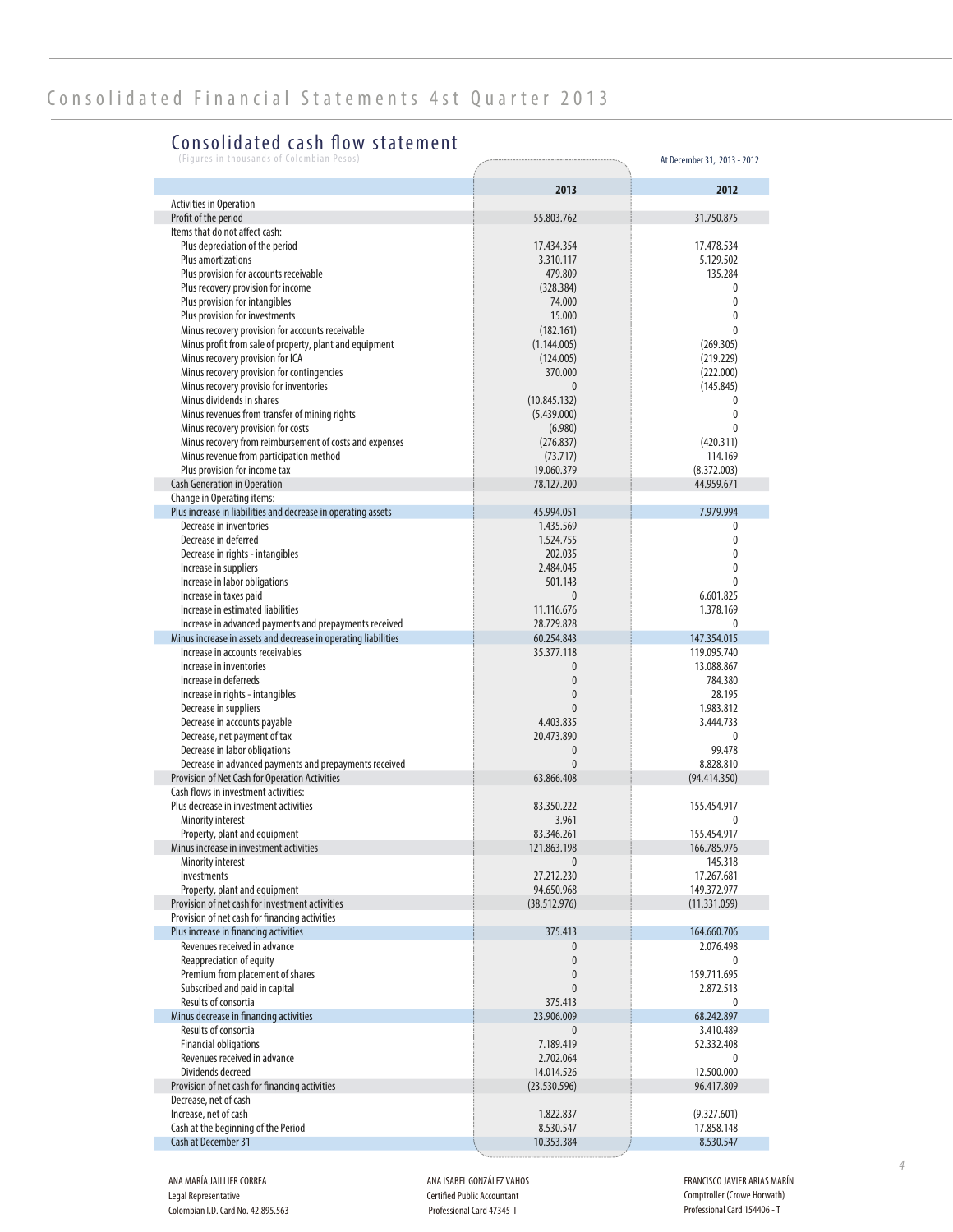# Consolidated changes of nancial situation statement

(Figures in thousands of Colombian Pesos) At December 31, 2013 - 2012

|                                                        | 2013         | 2012         |
|--------------------------------------------------------|--------------|--------------|
| <b>Net Profit of the Period</b>                        | 55.803.762   | 31.750.875   |
|                                                        |              |              |
| Plus (Minus) items that do not affect Working Capital: |              |              |
| <b>Depreciation of the Period</b>                      | 17.434.354   | 17.478.534   |
| Profit or Loss - Participation Method                  | (73.717)     | 114.169      |
| Amortization and provision, intangibles                | 136.636      |              |
| Profit from sale of fixed assets                       | (1.144.005)  | (269.305)    |
| Provision, accounts receivable                         | 479.809      | 135.284      |
| Dividends in shares                                    | (4.845.132)  | $\mathbf{0}$ |
| <b>Provision, Investments</b>                          | 15.000       | $\Omega$     |
| <b>WORKING CAPITAL GENERATED</b>                       | 67.806.707   | 49.209.557   |
| <b>SOURCES</b>                                         |              |              |
| Increase in equity                                     | 375.412      | $\Omega$     |
| Increase in premium from share placement               | $\Omega$     | 159.711.695  |
| Increase in subscribed and paid in capital             | 35.137.954   | $\Omega$     |
| Increase in subscribed and paid in capital             | $\mathbf{0}$ | 2.872.513    |
| Increase in accounts payable                           | $\Omega$     | 3.795.709    |
| Decrease in Property, Plant and Equipment              | 83.346.261   | 6.081.940    |
| Increase in financial obligations                      | $\Omega$     | 4.991.717    |
| Decrease in deferreds                                  | 166.270      | 721.872      |
| Increase in minority interest                          | 3.961        | $\mathbf{0}$ |
| Increase in surplus for appreciation                   | $\Omega$     | $\Omega$     |
| <b>TOTAL SOURCES OF THE PERIOD</b>                     | 186.836.566  | 227.385.003  |
| <b>APPLICATIONS</b>                                    |              |              |
| Increase in investments                                | 7.392.240    | 12.767.430   |
| Decrease in liens and encumbrances                     | 1.510.961    | 1.510.962    |
| Increase in accounts receivable                        | 38.463.582   | 75.666.640   |
| Decrease in financial obligations                      | 2.775.761    | $\mathbf{0}$ |
| Decrease in advanced payments and prepayments received | $\theta$     | 197.041      |
| Decrease in accounts payable                           | 88.179       | $\Omega$     |
| Decrease in estimated liabilities and provisions       | $\Omega$     | 204.800      |
| Increase in Property, Plant and Equipment              | 94.787.604   | $\Omega$     |
| Decrease in equity of consortia                        | $\Omega$     | 3.410.489    |
| Decrease in minority interest                          | $\theta$     | 145.318      |
| Decrease in dividends decreed and paid in              | 14.014.526   | 12.500.000   |
| <b>TOTAL APPLICATIONS OF THE PERIOD</b>                | 159.032.852  | 106.402.680  |
|                                                        |              |              |
| <b>TOTAL INCREASE OF WORKING CAPITAL</b>               | 27.803.714   | 120.982.323  |
| Working Capital at December 2012-2011                  | 102.797.039  | (18.185.284) |
| Working Capital at December 2013-2012                  | 130.600.753  | 102.797.039  |
| <b>Increase in Working Capital</b>                     | 27.803.714   | 120.982.323  |

ANA MARÍA JAILLIER CORREA Legal Representative Colombian I.D. Card No. 42.895.563 ANA ISABEL GONZÁLEZ VAHOS Certified Public Accountant Professional Card 47345-T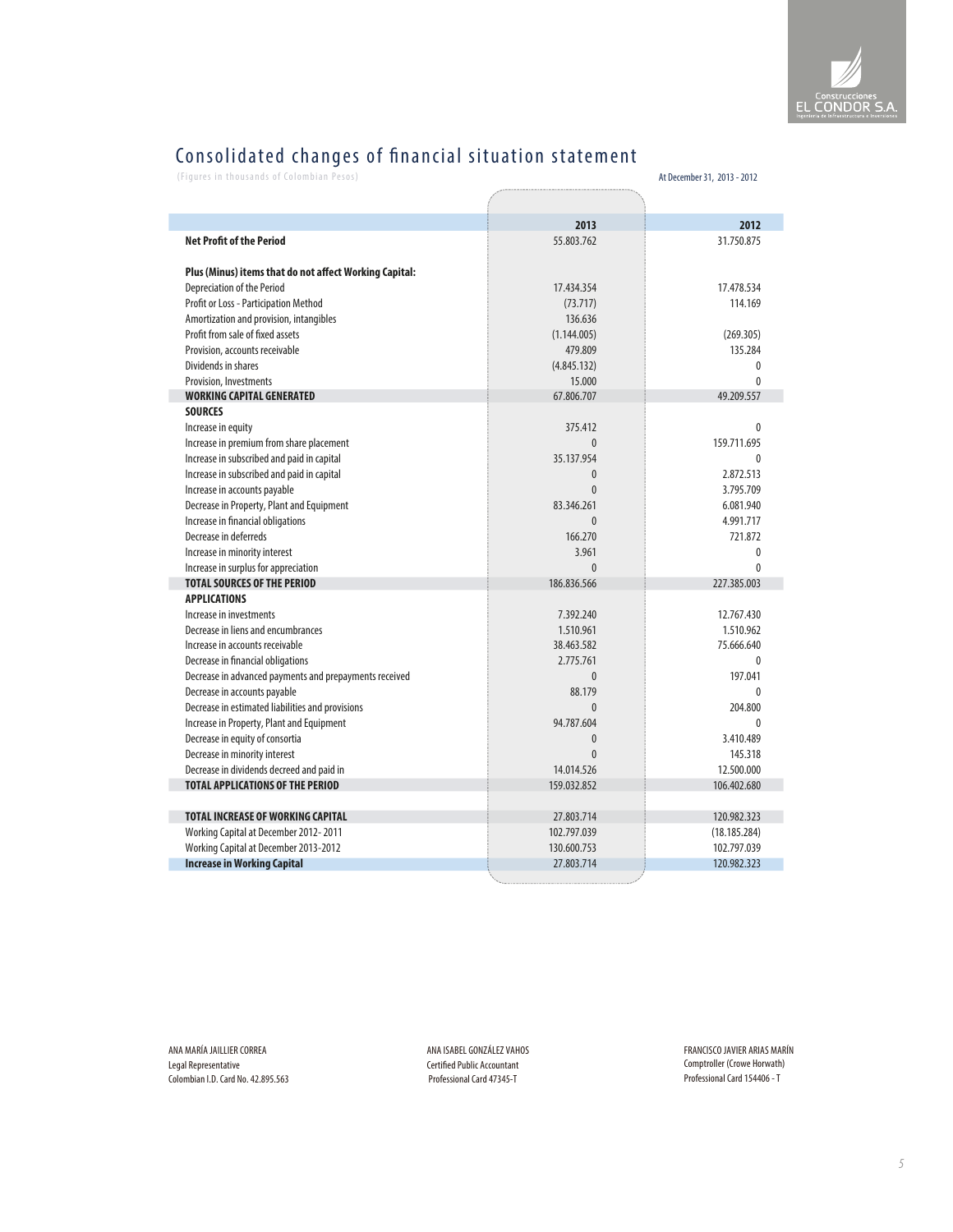#### Changes of nancial situation statement

(Figures in thousands of Colombian Pesos) At December 31, 2013 - 2012

| <b>Current Asset</b>                        | At December 31/13 | At December 31/12 | <b>Variation</b> |
|---------------------------------------------|-------------------|-------------------|------------------|
| Available                                   | 10.353.384        | 8.530.547         | 1.822.837        |
| <b>Temporary Investments</b>                | 35.759.453        | 9.939.465         | 25.819.988       |
| <b>Accounts Receivable</b>                  | 172.543.505       | 175.447.807       | $-2.904.302$     |
| Intangibles                                 | 17.040            | 293.075           | $-276.035$       |
| Deferred                                    | 5.727.721         | 10.396.323        | $-4.668.602$     |
| Inventories                                 | 24.888.495        | 26.324.064        | $-1.435.569$     |
| <b>Total Current Asset</b>                  | 249.289.598       | 230.931.281       | 18.358.317       |
|                                             |                   |                   |                  |
| <b>Current Liability</b>                    | At December 31/13 | At December 31/12 | <b>Variation</b> |
| <b>Financial Obligations</b>                | 11.081.163        | 18.651.082        | $-7.569.919$     |
| <b>Commercial Financing Companies</b>       | 11.904.644        | 15.109.566        | $-3.204.922$     |
| <b>Suppliers</b>                            | 5.025.814         | 2.541.770         | 2.484.045        |
| <b>Accounts Payable</b>                     | 51.187.742        | 54.858.056        | $-3.670.313$     |
| Taxes, Liens and Encumbrances               | 2.288.134         | 2.519.068         | $-230.935$       |
| <b>Labor Obligations</b>                    | 2.085.852         | 1.584.709         | 501.143          |
| <b>Estimated Liabilities and Provisions</b> | 21.928.981        | 10.573.290        | 11.355.691       |
| Advances and Prepayments Received           | 13.186.516        | 19.594.642        | $-6.408.126$     |
| Income Received in Advance                  |                   | 2.702.061         | $-2.702.061$     |
| <b>Total Current Liability</b>              | 118.688.846       | 128.134.242       | (9.445.397)      |
| Increase in Working Capital                 |                   |                   | 27.803.714       |

ANA MARÍA JAILLIER CORREA Legal Representative Colombian I.D. Card No. 42.895.563 ANA ISABEL GONZÁLEZ VAHOS Certified Public Accountant Professional Card 47345-T